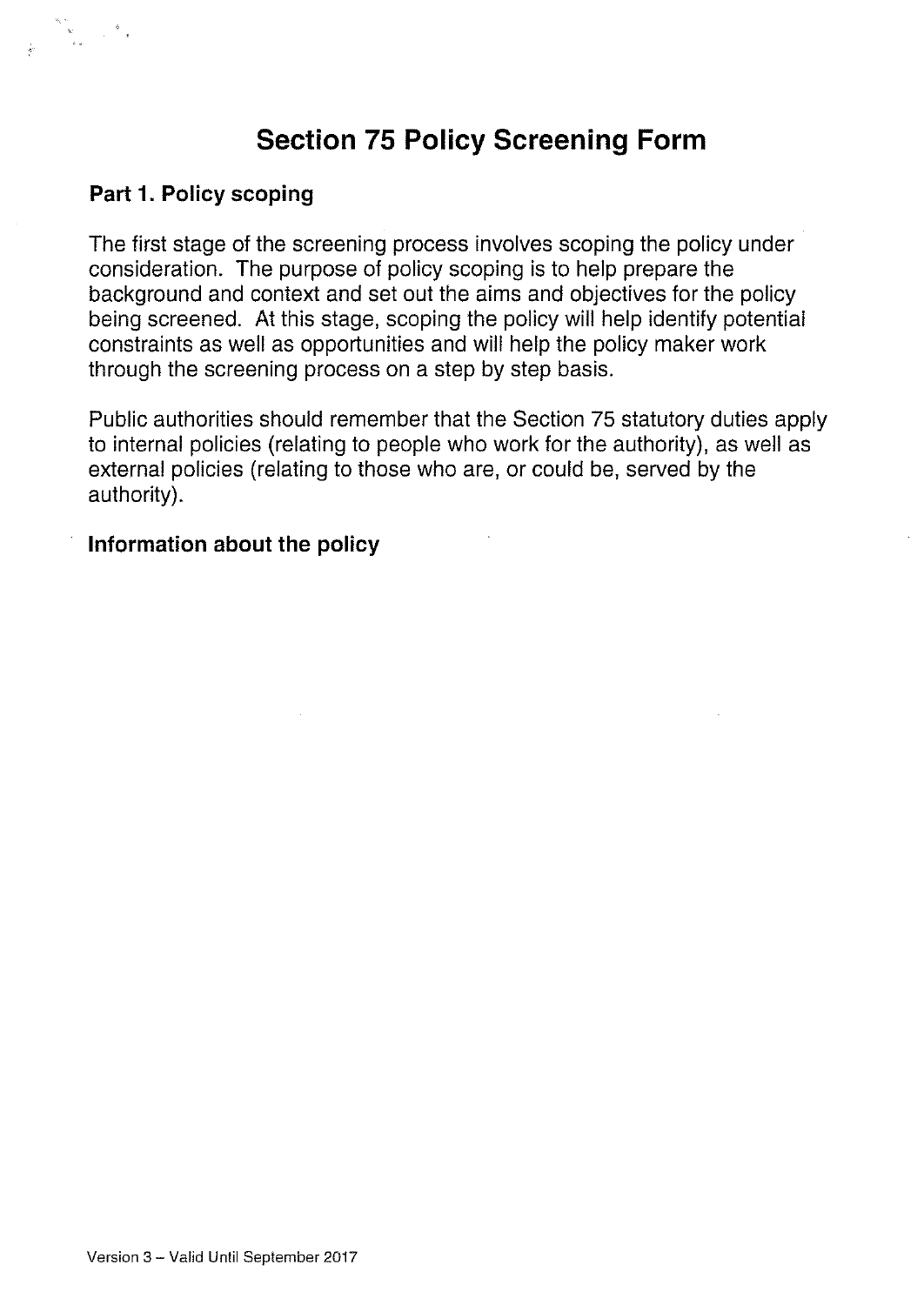Name of the policy Invest NI Agile Working Strategy Is this an existing, revised or <sup>a</sup> new policy? New What is it trying to achieve? (intended aims/outcomes) To increase the flexibility, efficiency and agility of Invest NI and make <sup>a</sup> positive effect in terms of staff development and movement. The programme aims to :- Enable Invest NI to respond more rapidly and effectively to the changing demands it is likely to face through <sup>a</sup> number of initiatives and projects. Are there any Section 75 categories which might be expected to benefit from the intended policy? If so, explain how. It is anticipated that the policy will apply to all members of staff fairly and consistently irrespective of which equality group(s) they belong to. Who initiated or wrote the policy? Strategy Division Who owns and who implements the policy? It will be an Invest NI wide policy implemented by the Executive Leadership Team.

#### lementation factors

Are there any factors which could contribute to/detract from the intended aim/outcome of the policy/decision?

Imp

If yes, are they

X financial



legislative



other, please specify

Version 2 - Valid Until September 2017 2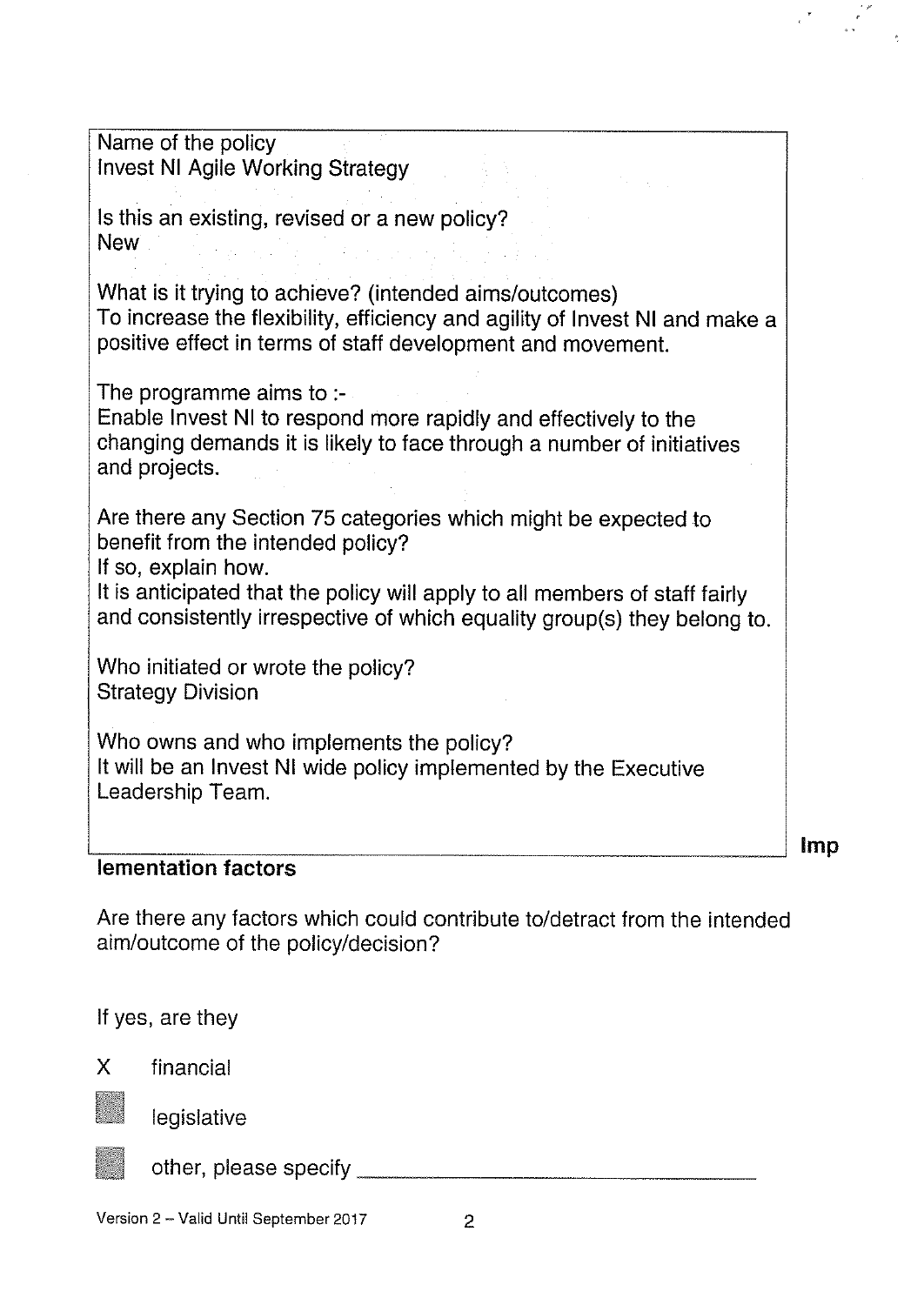#### Main stakeholders affected

 $\mathcal{A}^{\text{max}}_{\text{max}}$ 

Who are the internal and external stakeholders (actual or potential) that the policy will impact upon?

X staff X service users other public sector organisations voluntary/community/trade unions other, please specify

#### Other policies with a bearing on this policy

- what are they? Recruitment and Selection EQIA Digital Strategy Transfer Policy
- who owns them? Strategy Division & HR Division

#### Available evidence

Evidence to help inform the screening process may take many forms. Public authorities should ensure that their screening decision is informed by relevant data.

What evidence/information (both qualitative and quantitative) have you gathered to inform this policy? Specify details for each of the Section 75 categories.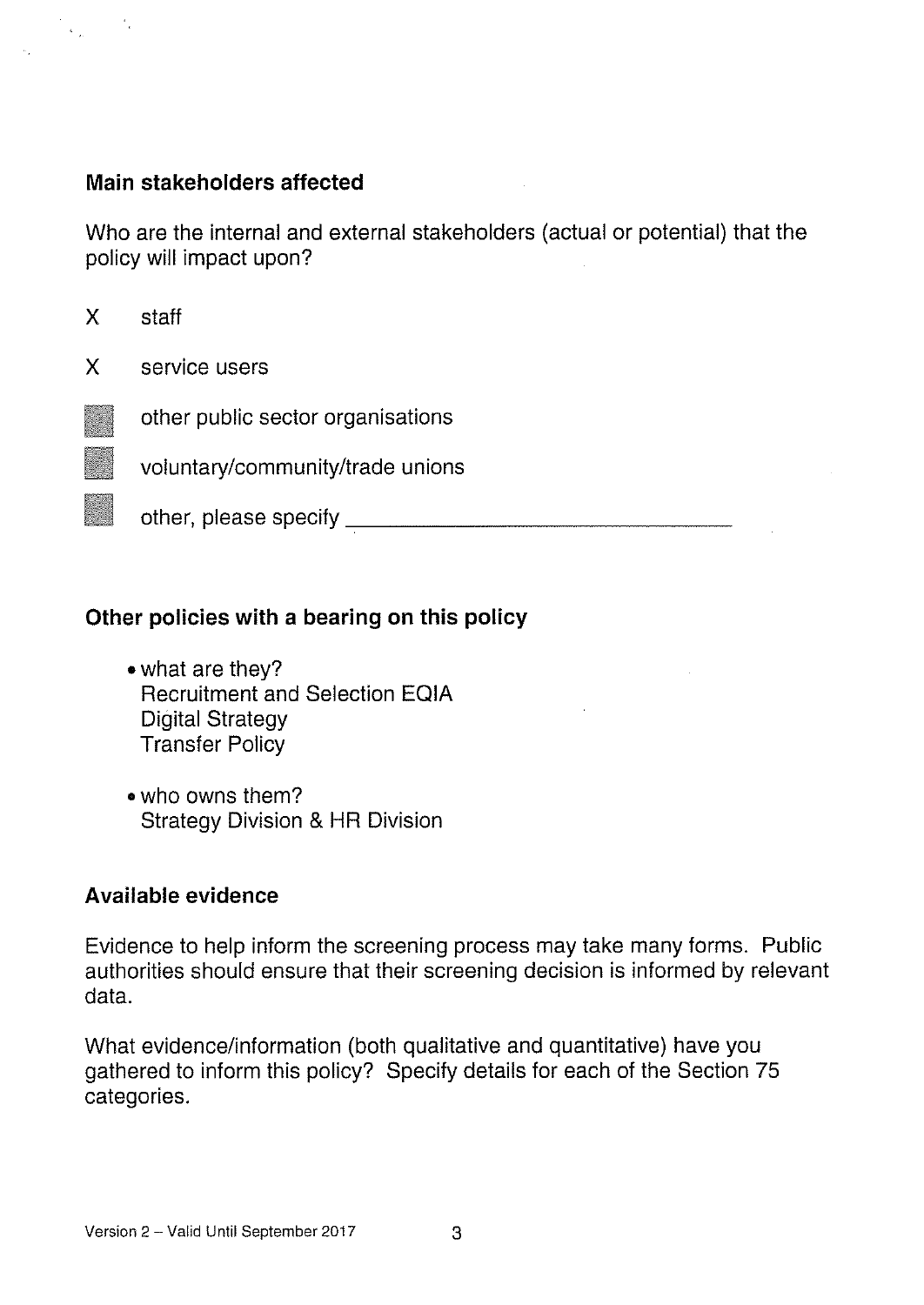| <b>Section 75</b><br>category | <b>Details of evidence/information</b>                                                                                                                         |
|-------------------------------|----------------------------------------------------------------------------------------------------------------------------------------------------------------|
| Religious<br>belief           | 25 staff workshops and 9 best practice interviews with<br>other businesses and organisations were conducted to<br>gain views on how this could be implemented. |
| Political<br>opinion          | As above                                                                                                                                                       |
| Racial group                  | As above                                                                                                                                                       |
| Age                           | As above                                                                                                                                                       |
| Marital status                | As above                                                                                                                                                       |
| Sexual<br>orientation         | As above                                                                                                                                                       |
| Men and<br>women<br>generally | As above                                                                                                                                                       |
| <b>Disability</b>             | As above                                                                                                                                                       |
| Dependants                    | As above                                                                                                                                                       |

 $\mathcal{C}$ 

#### Needs, experiences and priorities

Taking into account the information referred to above, what are the different needs, experiences and priorities of each of the following categories, in relation to the particular policy/decision? Specify details for each of the Section 75 categories

| <b>Section 75</b> | Details of needs/experiences/priorities |
|-------------------|-----------------------------------------|
| category          |                                         |
|                   |                                         |
|                   |                                         |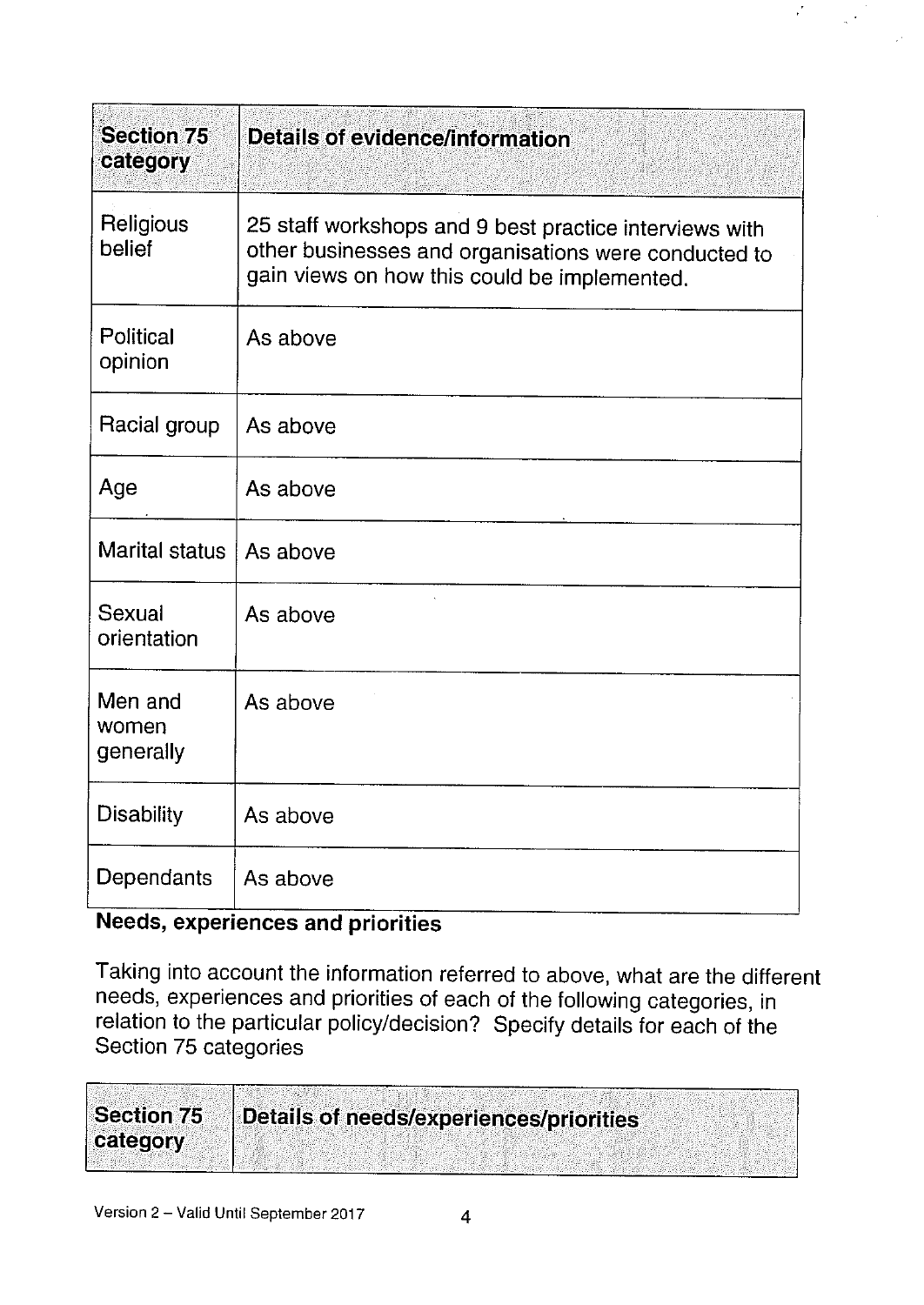| <b>Religious</b><br>belief    | No specific needs identified                                                                                                                                                                                                                                                                                                                          |
|-------------------------------|-------------------------------------------------------------------------------------------------------------------------------------------------------------------------------------------------------------------------------------------------------------------------------------------------------------------------------------------------------|
| Political<br>opinion          | No specific needs identified                                                                                                                                                                                                                                                                                                                          |
| Racial group                  | No specific needs identified                                                                                                                                                                                                                                                                                                                          |
| Age                           | There is a possibility that younger members of staff may<br>not be as fully engaged into the process as they have<br>less perceived experience to contribute. Having<br>considered this as a possible detriment to staff, efforts<br>will be made to offer equal opportunities to all staff e.g.<br>no standard years of experience will be required. |
| <b>Marital status</b>         | No specific needs identified                                                                                                                                                                                                                                                                                                                          |
| Sexual<br>orientation         | No specific needs identified                                                                                                                                                                                                                                                                                                                          |
| Men and<br>women<br>generally | As more women are part-time we will work to ensure no<br>potential bias exists and commit to projects<br>accommodating part-time hours.                                                                                                                                                                                                               |
| <b>Disability</b>             | No specific needs identified                                                                                                                                                                                                                                                                                                                          |
| Dependants                    | No specific needs identified                                                                                                                                                                                                                                                                                                                          |

## Part 2. Screening questions

## Introduction

 $\begin{aligned} \mathcal{S}_{\text{max}}(\mathbf{S}) = \mathcal{S}_{\text{max}}(\mathbf{S}) \\ \mathcal{S}_{\text{max}}(\mathbf{S}) = \mathcal{S}_{\text{max}}(\mathbf{S}) \end{aligned}$ 

 $\bar{\mathcal{A}}_1$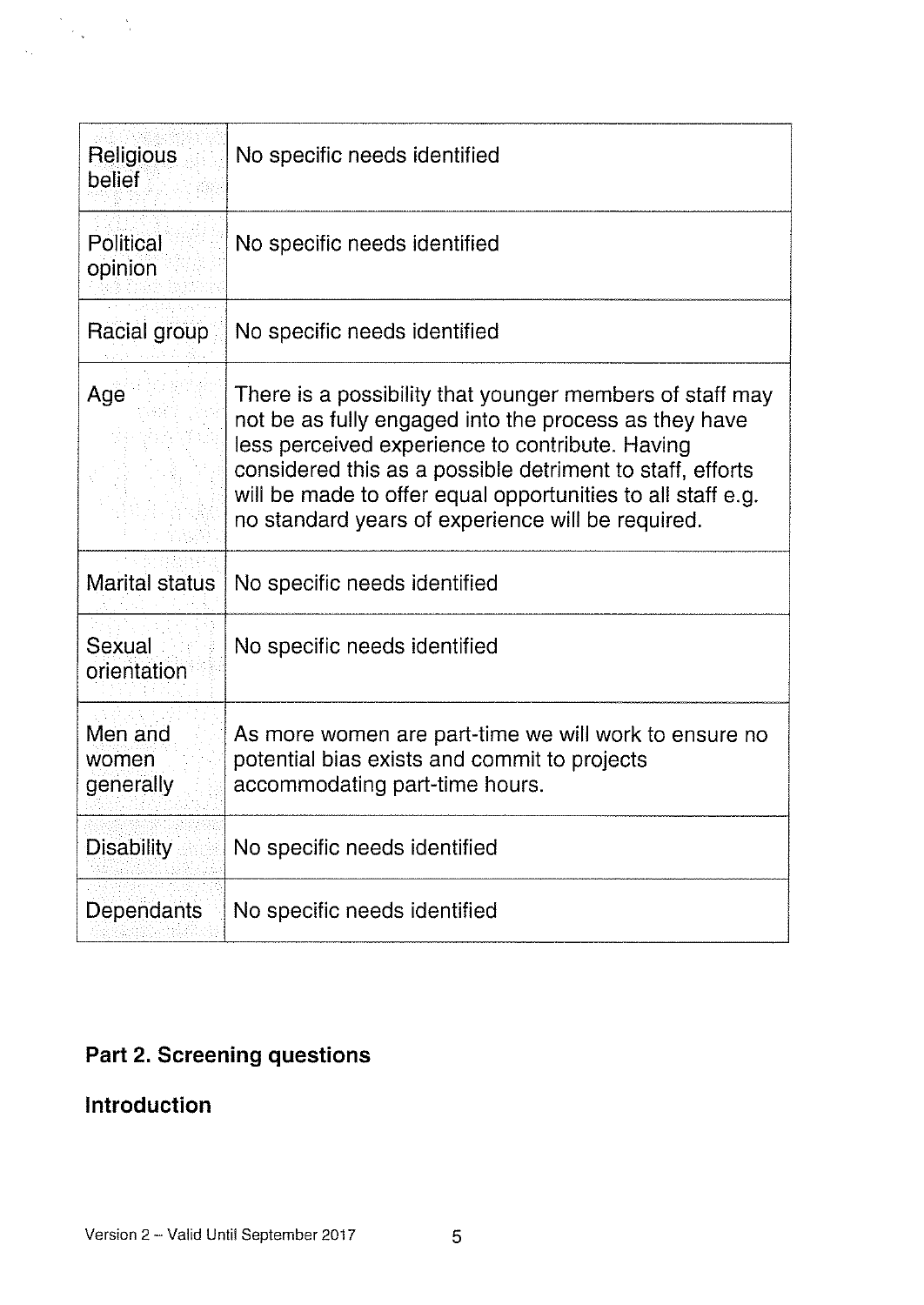In making a decision as to whether or not there is a need to carry out an equality impact assessment, the public authority should consider its answers to the questions 1-4 which are given on pages 66-68 of this Guide.

If the public authority's conclusion is none in respect of all of the Section 75 equality of opportunity and/or good relations categories, then the public authority may decide to screen the policy out. If a policy is 'screened out' as having no relevance to equality of opportunity or good relations, a public authority should give details of the reasons for the decision taken.

If the public authority's conclusion is **major** in respect of one or more of the Section 75 equality of opportunity and/or good relations categories, then consideration should be given to subjecting the policy to the equality impact assessment procedure.

If the public authority's conclusion is minor in respect of one or more of the Section 75 equality categories and/or good relations categories, then consideration should still be given to proceeding with an equality impact assessment, or to:

- measures to mitigate the adverse impact; or
- the introduction of an alternative policy to better promote equality of opportunity and/or good relations.

#### In favour of a 'major' impact

- a) The policy is significant in terms of its strategic importance;
- b) Potential equality impacts are unknown, because, for example, there is insufficient data upon which to make an assessment or because they are complex, and it would be appropriate to conduct an equality impact assessment in order to better assess them;
- c) Potential equality and/or good relations impacts are likely to be adverse or are likely to be experienced disproportionately by groups of people including those who are marginalised or disadvantaged;
- d) Further assessment offers a valuable way to examine the evidence and develop recommendations in respect of a policy about which there are concerns amongst affected individuals and representative groups, for example in respect of multiple identities;
- e) The policy is likely to be challenged by way of judicial review;
- f) The policy is significant in terms of expenditure.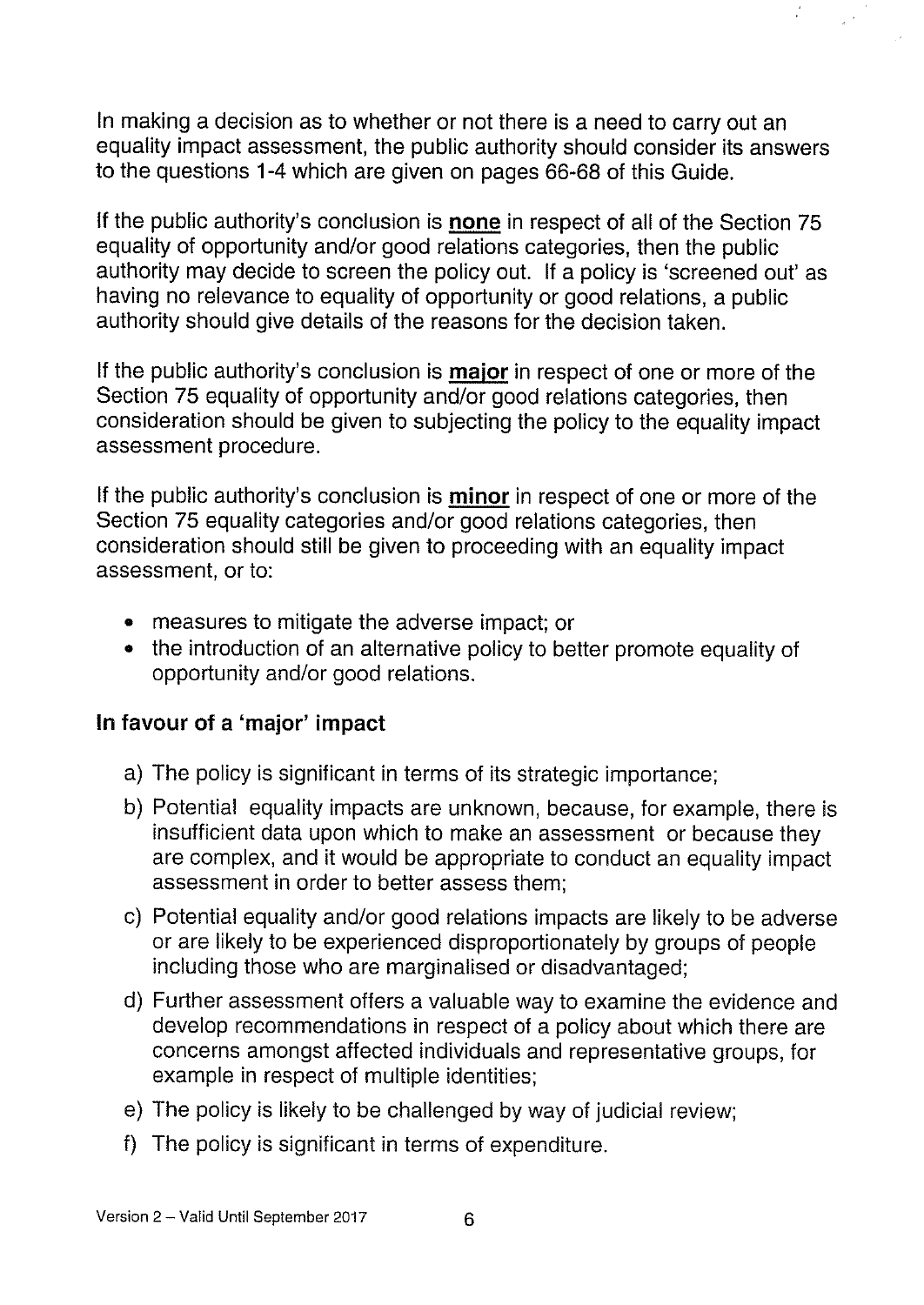#### In favour of 'minor' impact

- a) The policy is not unlawfully discriminatory and any residual potential impacts on people are judged to be negligible;
- b) The policy, or certain proposals within it, are potentially unlawfully discriminatory, but this possibility can readily and easily be eliminated by making appropriate changes to the policy or by adopting appropriate mitigating measures;
- c) Any asymmetrical equality impacts caused by the policy are intentional because they are specifically designed to promote equality of opportunity for particular groups of disadvantaged people;
- d) By amending the policy there are better opportunities to better promote equality of opportunity and/or good relations.

#### In favour of none

- a) The policy has no relevance to equality of opportunity or good relations.
- b) The policy is purely technical in nature and will have no bearing in terms of its likely impact on equality of opportunity or good relations for people within the equality and good relations categories.

Taking into account the evidence presented above, consider and comment on the likely impact on equality of opportunity and good relations for those affected by this policy, in any way, for each of the equality and good relations categories, by applying the screening questions given overleaf and indicate the level of impact on the group i.e. minor, major or none.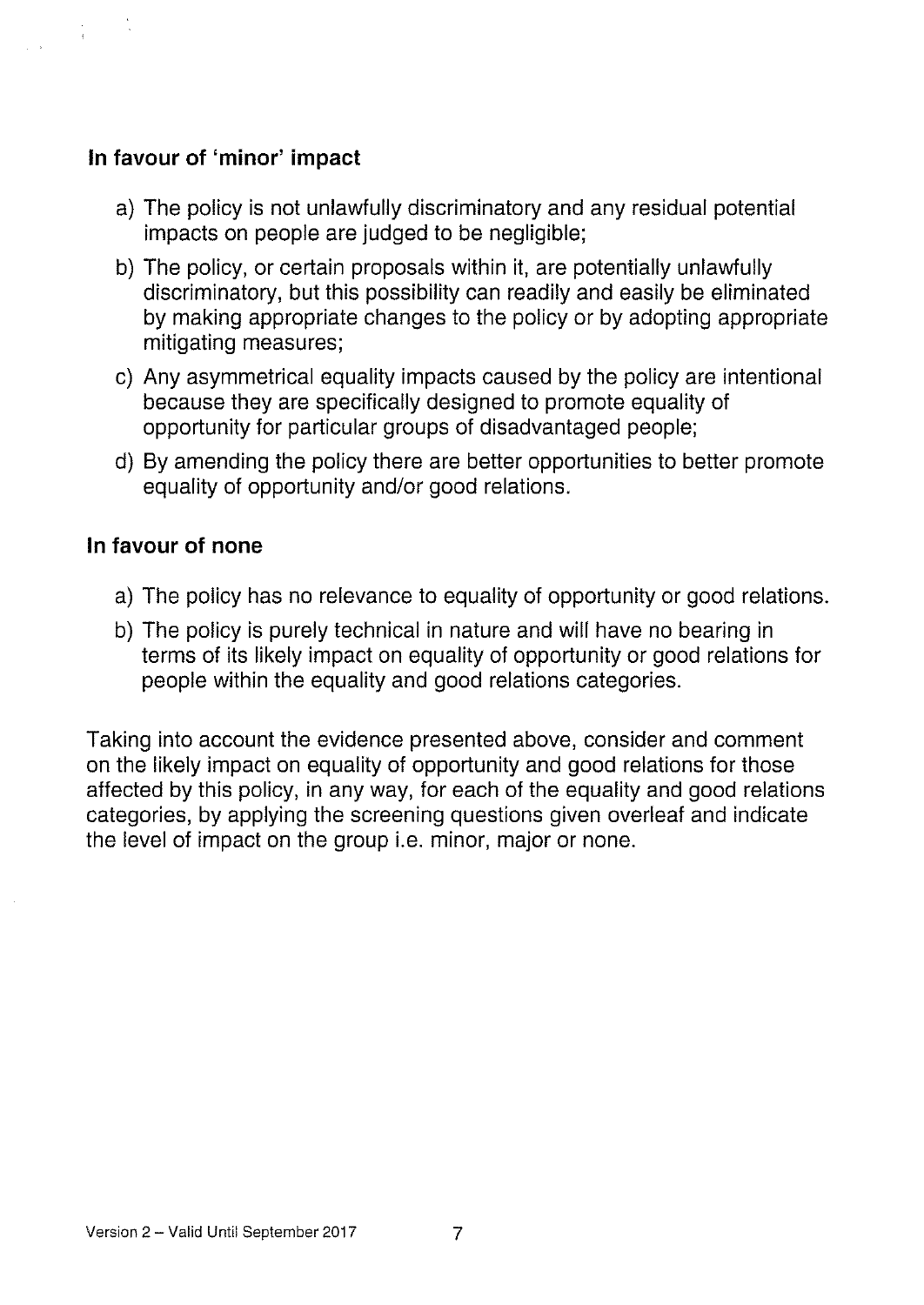# Screening questions

| 1 What is the likely impact on equality of opportunity for those affected<br>by this policy, for each of the Section 75 equality categories?<br>minor/major/none |                                                                                                                                                                                                                                                                                                                                                                |                                      |  |
|------------------------------------------------------------------------------------------------------------------------------------------------------------------|----------------------------------------------------------------------------------------------------------------------------------------------------------------------------------------------------------------------------------------------------------------------------------------------------------------------------------------------------------------|--------------------------------------|--|
| Section 75<br>category                                                                                                                                           | Details of policy impact                                                                                                                                                                                                                                                                                                                                       | Level of impact?<br>minor/major/none |  |
| Religious<br>belief                                                                                                                                              | N/A                                                                                                                                                                                                                                                                                                                                                            | None                                 |  |
| Political<br>opinion                                                                                                                                             | N/A                                                                                                                                                                                                                                                                                                                                                            | <b>None</b>                          |  |
| Racial<br>group                                                                                                                                                  | N/A                                                                                                                                                                                                                                                                                                                                                            | <b>None</b>                          |  |
| Age                                                                                                                                                              | There is a possibility that younger<br>members of staff may not be as fully<br>engaged into the process as they have<br>less perceived experience to contribute.<br>Having considered this as a possible<br>detriment to staff, efforts will be made to<br>offer equal opportunities to all staff e.g.<br>no standard years of experience will be<br>required. | Minor                                |  |
| <b>Marital</b><br>status                                                                                                                                         | N/A                                                                                                                                                                                                                                                                                                                                                            | <b>None</b>                          |  |
| Sexual<br>orientation                                                                                                                                            | N/A                                                                                                                                                                                                                                                                                                                                                            | <b>None</b>                          |  |
| Men and<br>women                                                                                                                                                 | As more women are part-time we will<br>work to ensure no potential bias exists                                                                                                                                                                                                                                                                                 | Minor                                |  |

 $\label{eq:2} \begin{split} \mathcal{L}_{\text{max}}(\mathbf{r}) & = \frac{1}{2} \sum_{i=1}^{N} \mathcal{L}_{\text{max}}(\mathbf{r}) \\ & = \frac{1}{2} \sum_{i=1}^{N} \mathcal{L}_{\text{max}}(\mathbf{r}) \mathcal{L}_{\text{max}}(\mathbf{r}) \\ & = \frac{1}{2} \sum_{i=1}^{N} \mathcal{L}_{\text{max}}(\mathbf{r}) \mathcal{L}_{\text{max}}(\mathbf{r}) \end{split}$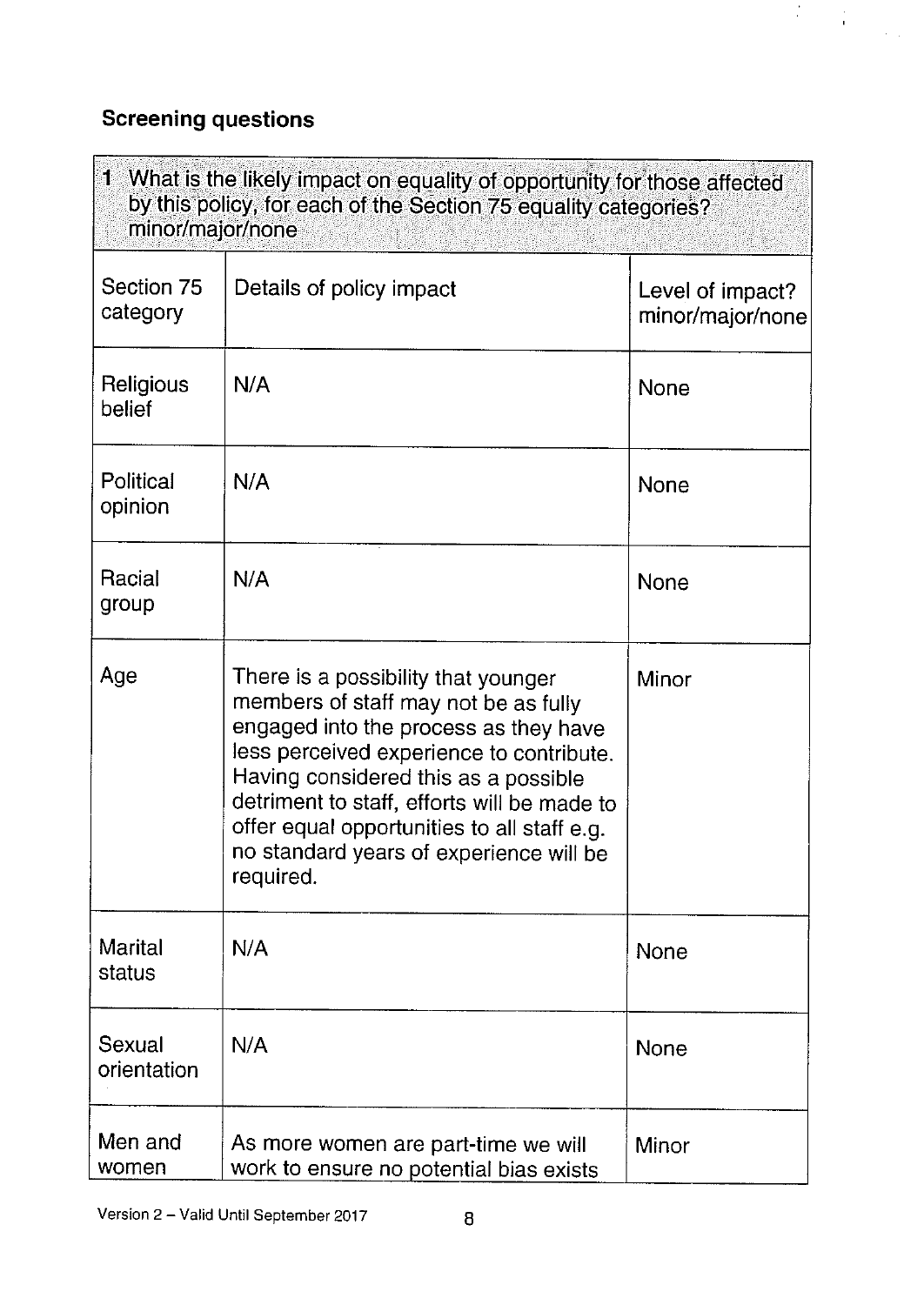| generally               | and commit to projects accommodating<br>part-time hours.                                                                                                                                                                                                                                                                                                                                                                                                                                                                                                                                      |  |                        |
|-------------------------|-----------------------------------------------------------------------------------------------------------------------------------------------------------------------------------------------------------------------------------------------------------------------------------------------------------------------------------------------------------------------------------------------------------------------------------------------------------------------------------------------------------------------------------------------------------------------------------------------|--|------------------------|
| <b>Disability</b>       | N/A                                                                                                                                                                                                                                                                                                                                                                                                                                                                                                                                                                                           |  | <b>None</b>            |
| <b>Dependants</b>       | N/A                                                                                                                                                                                                                                                                                                                                                                                                                                                                                                                                                                                           |  | <b>None</b>            |
| $\overline{\mathbf{2}}$ | Are there opportunities to better promote equality of opportunity for<br>people within the Section 75 equalities categories?                                                                                                                                                                                                                                                                                                                                                                                                                                                                  |  |                        |
| Section 75<br>category  | If Yes, provide details                                                                                                                                                                                                                                                                                                                                                                                                                                                                                                                                                                       |  | If No, provide reasons |
| Religious<br>belief     | A clear guidance<br>document/procedure will be<br>developed that will set out the<br>principles for the selection and<br>release of staff to carry out<br>project work, according to the<br>type of project and the relative<br>priority and urgency of the<br>project. It is planned to pilot this<br>new procedure by applying it to<br>the pilot projects that require<br>resources and are due to be<br>initiated. This will provide the<br>basis for feedback and update<br>as necessary. Further<br>screening will take place on<br>this document to ensure<br>equality of opportunity. |  |                        |
| Political<br>opinion    | As above                                                                                                                                                                                                                                                                                                                                                                                                                                                                                                                                                                                      |  |                        |
| Racial<br>group         | As above                                                                                                                                                                                                                                                                                                                                                                                                                                                                                                                                                                                      |  |                        |

 $\frac{1}{2}$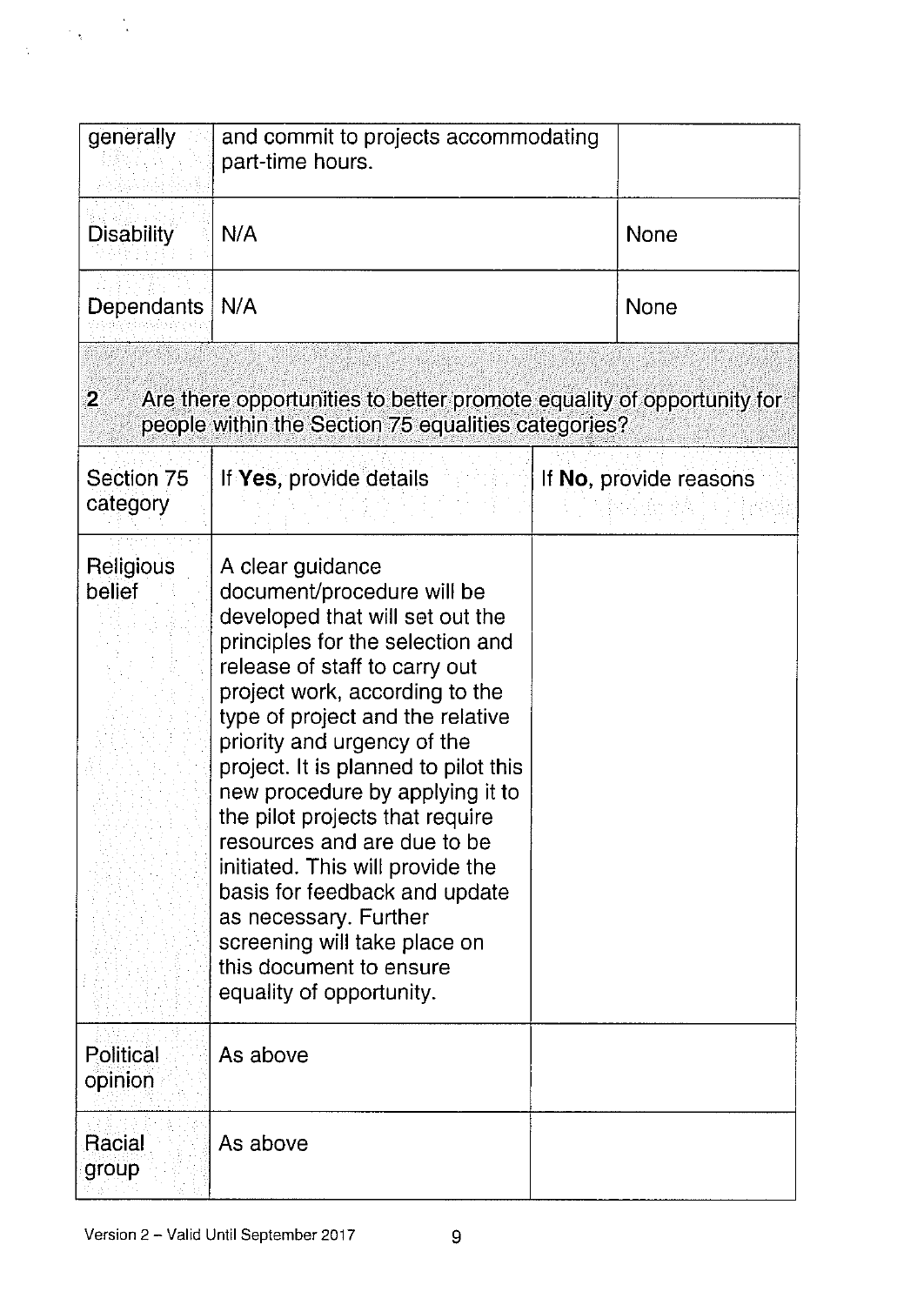| Age                           | As above |  |
|-------------------------------|----------|--|
| <b>Marital</b><br>status      | As above |  |
| Sexual<br>orientation         | As above |  |
| Men and<br>women<br>generally | As above |  |
| <b>Disability</b>             | As above |  |
| Dependants                    | As above |  |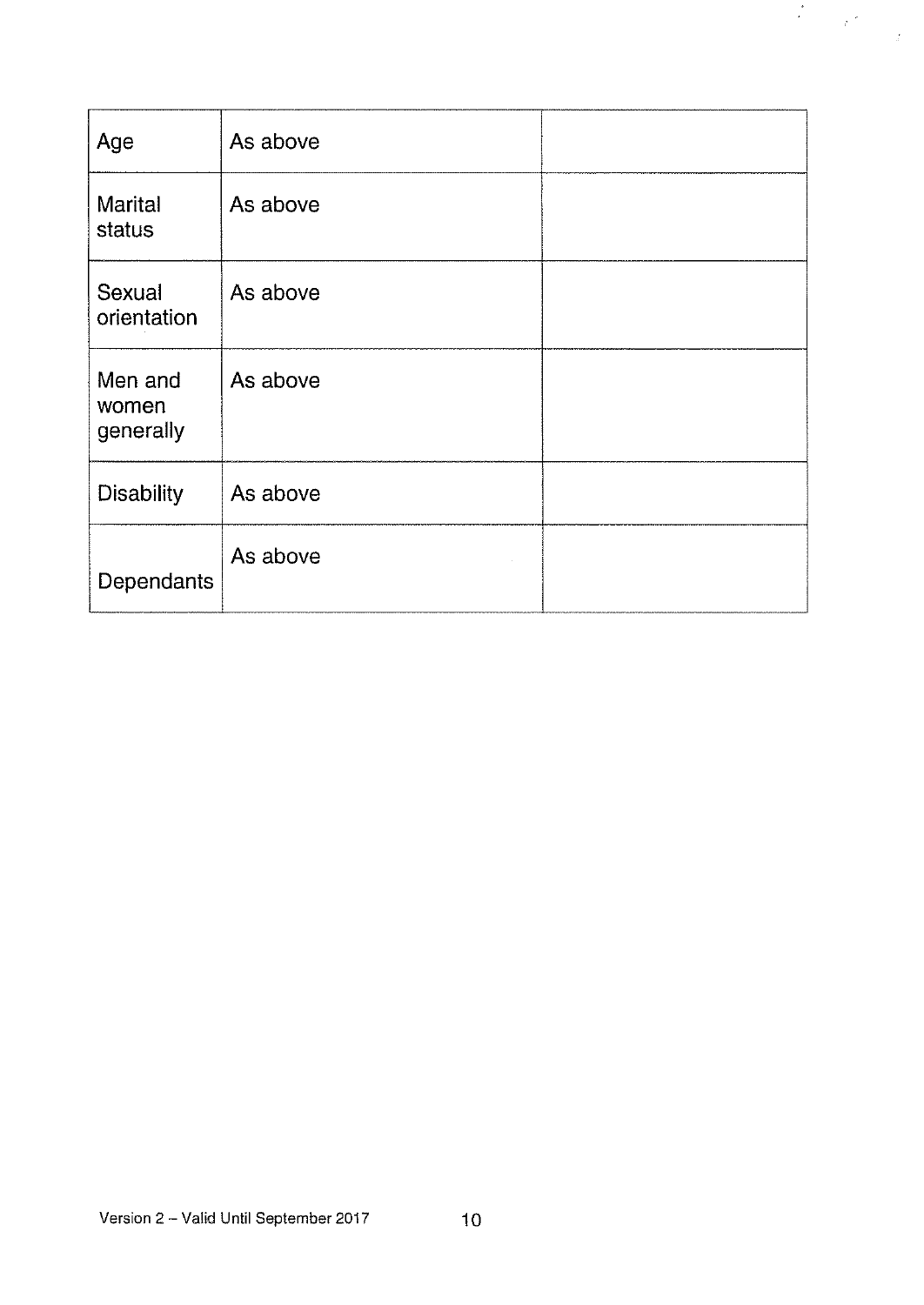| 3 To what extent is the policy likely to impact on good relations between<br>people of different religious belief, political opinion or racial group?<br>minor/major/none |                          |                                     |
|---------------------------------------------------------------------------------------------------------------------------------------------------------------------------|--------------------------|-------------------------------------|
| Good<br>relations<br>category                                                                                                                                             | Details of policy impact | Level of impact<br>minor/major/none |
| Religious<br>belief                                                                                                                                                       |                          | <b>None</b>                         |
| Political<br>opinion                                                                                                                                                      |                          | None                                |
| Racial<br>group                                                                                                                                                           |                          | <b>None</b>                         |

| 4 Are there opportunities to better promote good relations between<br>people of different religious belief, political opinion or racial group? |                         |                                                                                                                                                    |  |
|------------------------------------------------------------------------------------------------------------------------------------------------|-------------------------|----------------------------------------------------------------------------------------------------------------------------------------------------|--|
| Good<br>relations<br>category                                                                                                                  | If Yes, provide details | If No, provide reasons                                                                                                                             |  |
| Religious<br>belief                                                                                                                            |                         | There is no indication<br>that the policy can have<br>an effect on good<br>relations over and above<br>the existing Good<br>Relations Action Plan. |  |
| Political<br>opinion                                                                                                                           |                         | There is no indication<br>that the policy can have<br>an effect on good<br>relations over and above<br>the existing Good                           |  |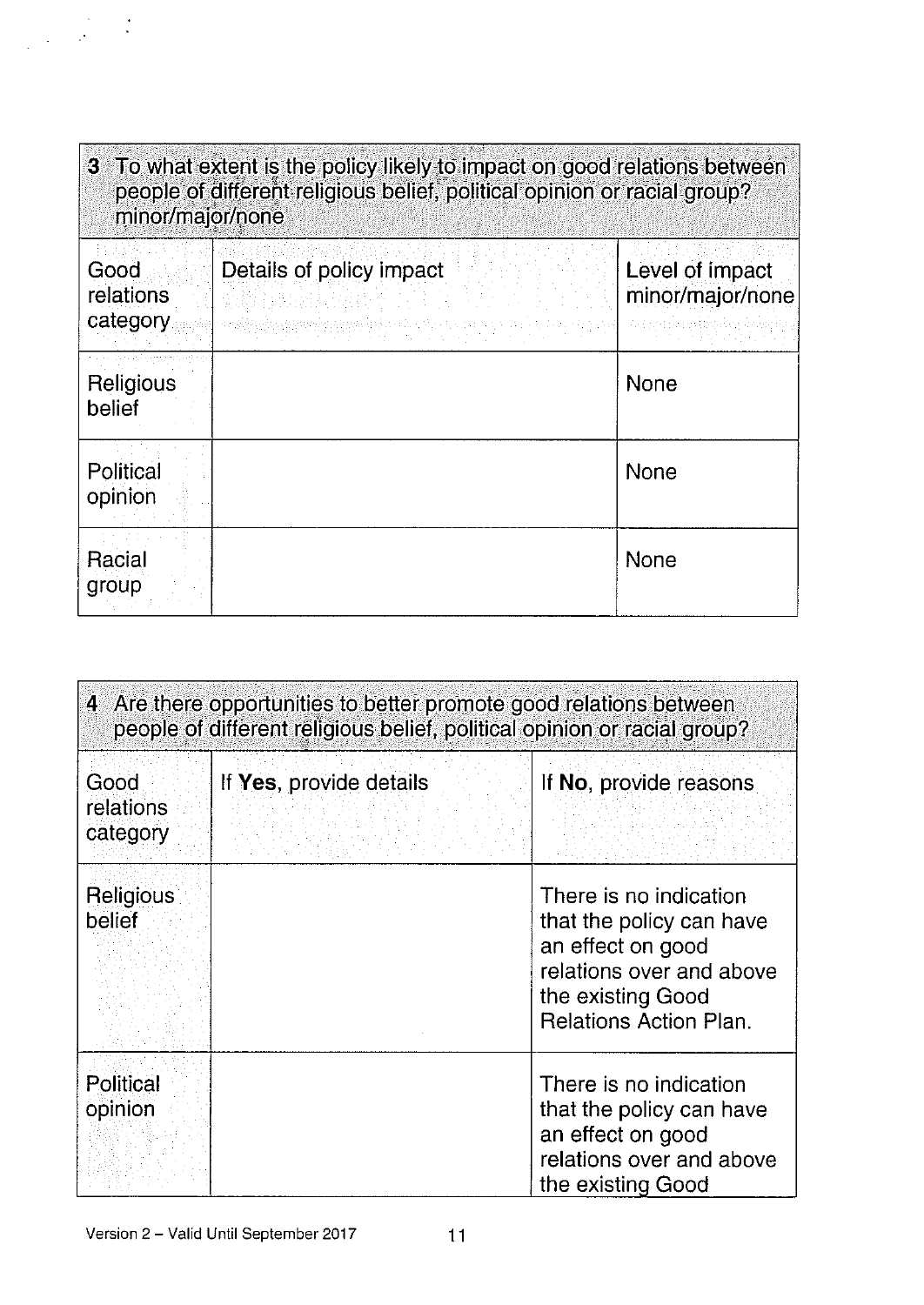|                 | Relations Action Plan.                                                                                                                                    |
|-----------------|-----------------------------------------------------------------------------------------------------------------------------------------------------------|
| Racial<br>group | There is no indication<br>that the policy can have<br>an effect on good<br>relations over and above<br>the existing Good<br><b>Relations Action Plan.</b> |

 $\begin{array}{ccccc} \mathbf{w} & & \mathbf{w} & \\ & & \mathbf{w} & \\ & & & \mathbf{w} & \\ & & & & \mathbf{w} & \\ & & & & \mathbf{w} & \\ & & & & & \mathbf{w} \\ \end{array}$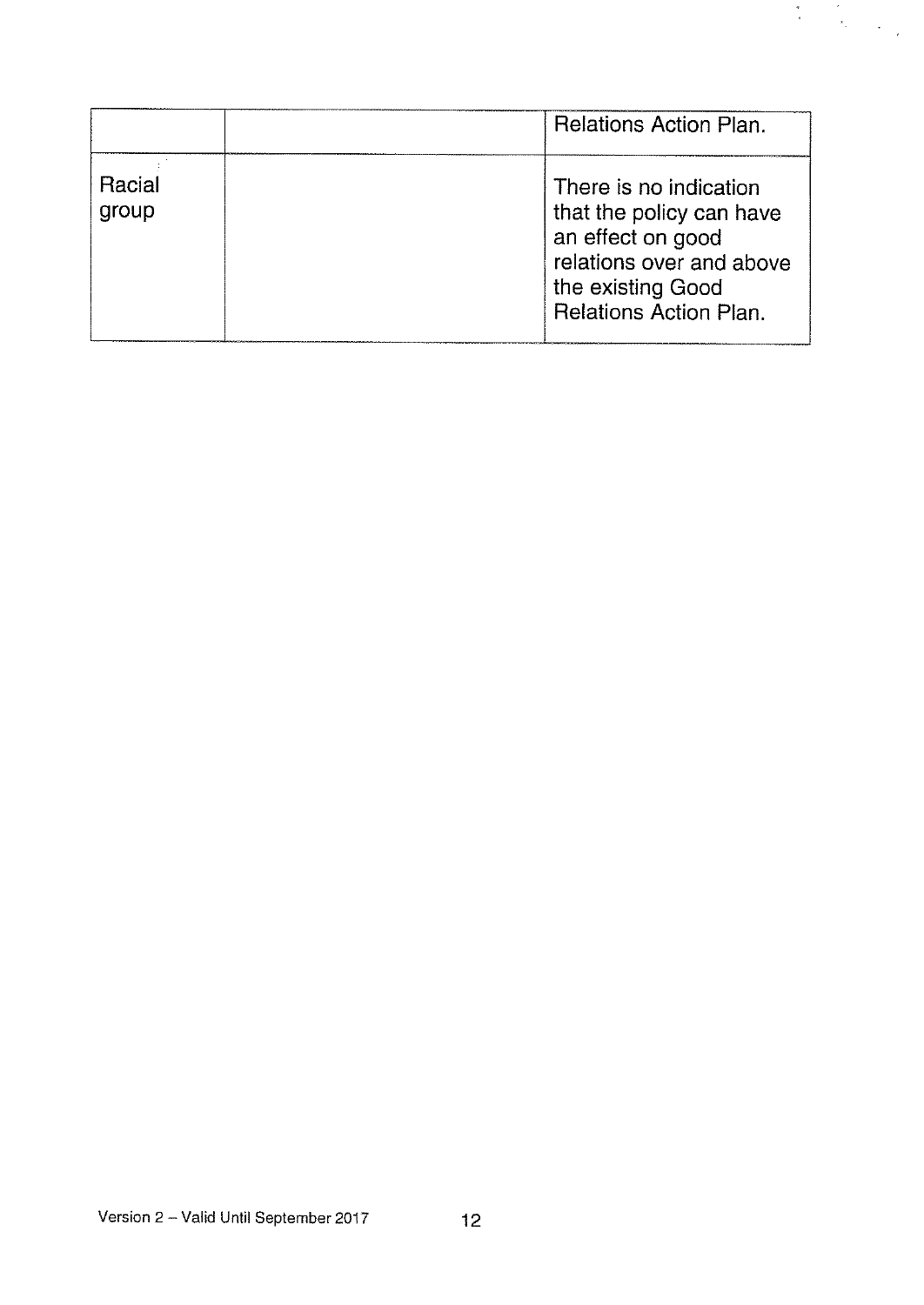### Additional considerations

#### Multiple identity

Generally speaking, people can fall into more than one Section 75 category. Taking this into consideration, are there any potential impacts of the policy/decision on people with multiple identities? (For example; disabled minority ethnic people; disabled women; young Protestant men; and young lesbians, gay and bisexual people).

Provide details of data on the impact of the policy on people with multiple identities. Specify relevant Section 75 categories concerned.

Young women working part time would fall into this category however this will be considered as part of the guidance procedure.

#### Part 3. Screening decision

If the decision is not to conduct an equality impact assessment, please provide details of the reasons.

The policy will be monitored and necessary adjustments made after the first two projects have been completed to ensure equality of opportunity.

If the decision is not to conduct an equality impact assessment the public authority should consider if the policy should be mitigated or an alternative policy be introduced.

N/A see above.

If the decision is to subject the policy to an equality impact assessment, please provide details of the reasons.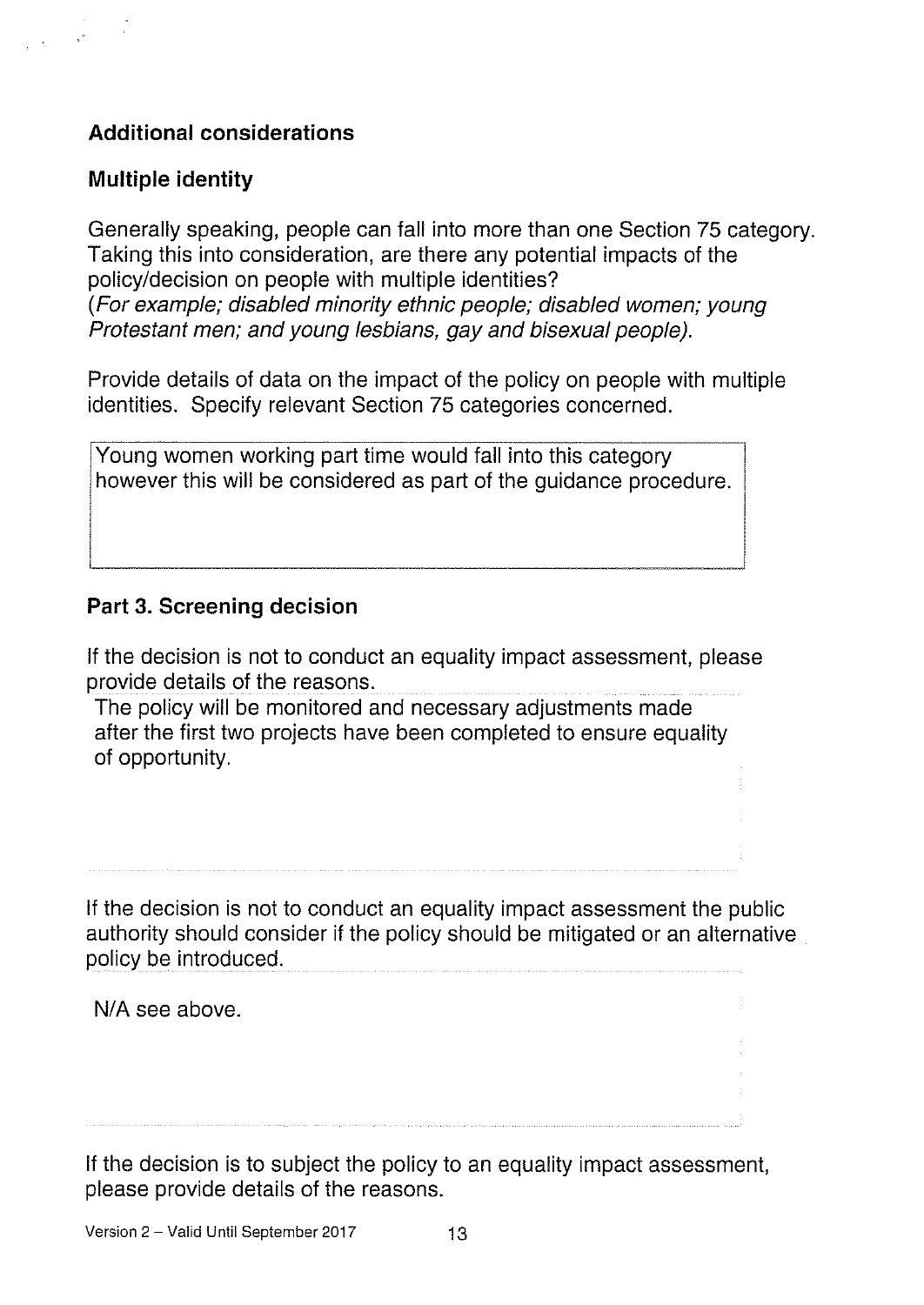N/A

All public authorities' equality schemes must state the authority's arrangements for assessing and consulting on the likely impact of policies adopted or proposed to be adopted by the authority on the promotion of equality of opportunity. The Commission recommends screening and equality impact assessment as the tools to be utilised for such assessments. Further advice on equality impact assessment may be found in <sup>a</sup> separate Commission publication: Practical Guidance on Equality Impact Assessment.

#### Mitigation

When the public authority concludes that the likely impact is 'minor' and an equality impact assessment is not to be conducted, the public authority may consider mitigation to lessen the severity of any equality impact, or the introduction of an alternative policy to better promote equality of opportunity or good relations.

Can the policy/decision be amended or changed or an alternative policy introduced to better promote equality of opportunity and/or good relations?

If so, give the reasons to support your decision, together with the proposed changes/amendments or alternative policy.

As stated above the policy will be reviewed after completion of the first two projects and any necessary amendments made.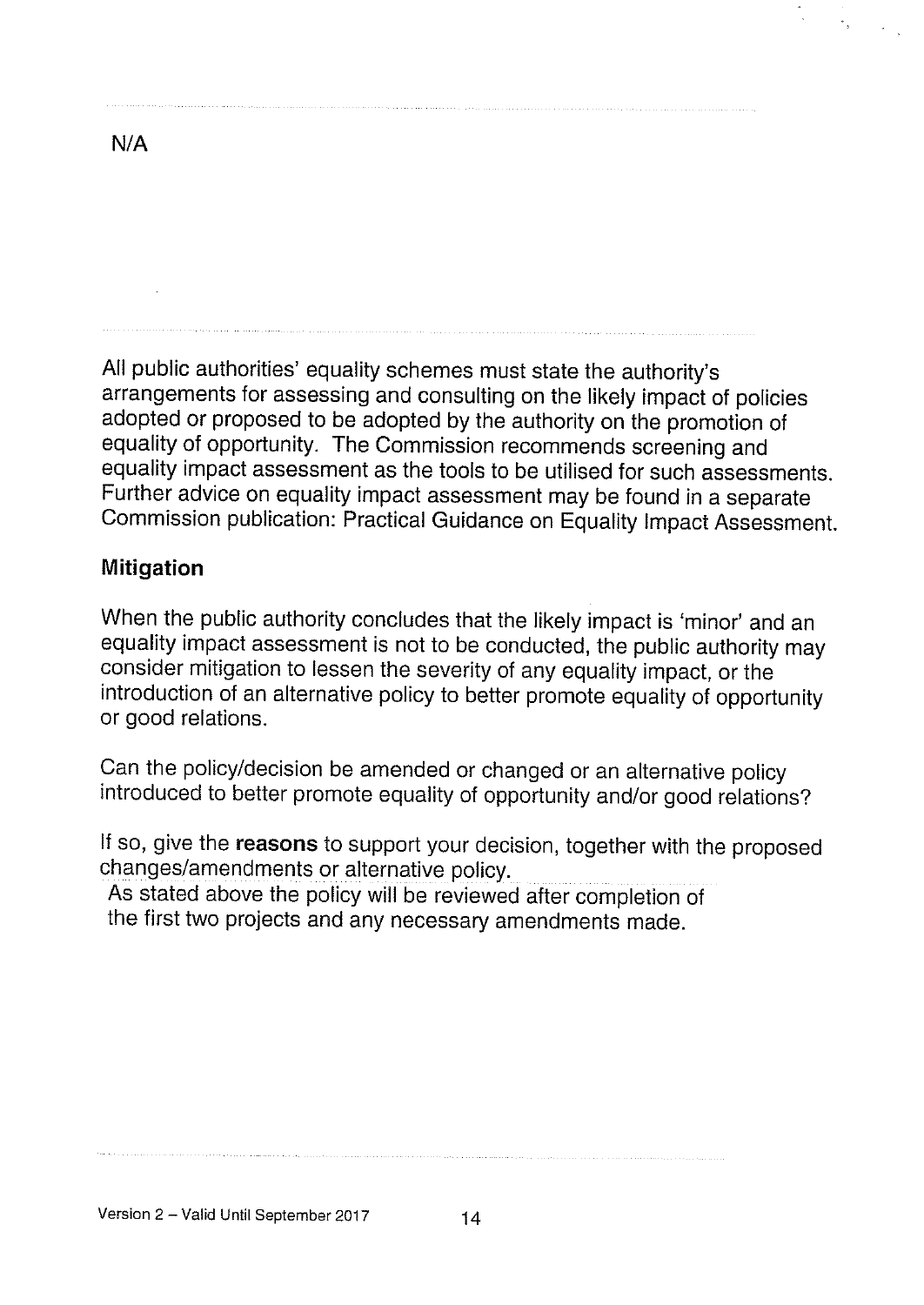### Timetabling and prioritising

Factors to be considered in timetabling and prioritising policies for equality impact assessment.

If the policy has been 'screened in' for equality impact assessment, then please answer the following questions to determine its priority for timetabling the equality impact assessment.

On a scale of 1-3, with <sup>1</sup> being the lowest priority and 3 being the highest, assess the policy in terms of its priority for equality impact assessment.

| <b>Priority criterion</b>                            | Rating<br>$(1-3)$ |
|------------------------------------------------------|-------------------|
| Effect on equality of opportunity and good relations | N/A               |
| Social need                                          | N/A               |
| Effect on people's daily lives                       | N/A               |
| Relevance to a public authority's functions          | N/A               |

Note: The Total Rating Score should be used to prioritise the policy in rank order with other policies screened in for equality impact assessment. This list of priorities will assist the public authority in timetabling. Details of the Public Authority's Equality Impact Assessment Timetable should be included in the quarterly Screening Report.

Is the policy affected by timetables established by other relevant public authorities?

If yes, please provide details

N/A